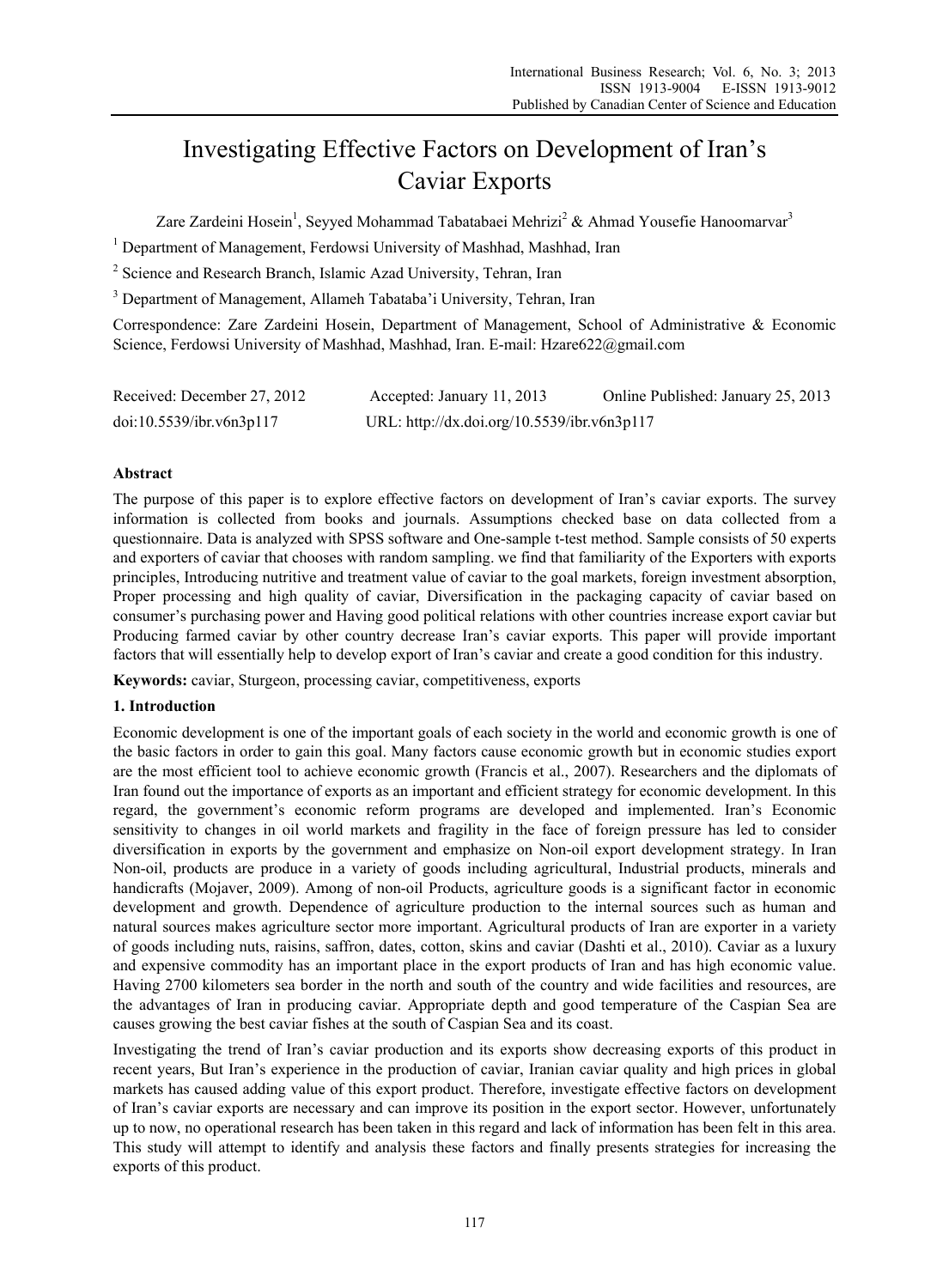# **2. Caviar and Its Value in Nutritive and Treatment**

Caviar is sturgeon eggs that are not fertilized. Caviar is a delicious breakfast and is used separately or mixed with other foods. Most of people eat it with egg yolk or small onions, and others eat it with the aromatic vegetables with small pieces of bread and butter. Root of Caviar word is Persian and means *ovipositor*. Caviar word is common English and Persian. In Russia, the products obtained from fish eggs are called *Ikra* and *Ikura*, is the Japanese term used for caviar. Fishing and processing caviar in Iran has a long history, so that Ancient Persians in 3000 BC was familiar with the nutritional value of caviar and they processed and used it (Sternin & Dore, 1993).

Caviar is a nutritious food and Full of useful materials for growth and human health. Caviar consumption can recover the person lost energy in major surgery and infectious diseases (Sternin & Dore, 1993). Caviar consumption can also reduce the effects of anesthesia of surgery and is useful in the treatment of rickets (Bledsoe et al., 2003). Natural Caviar has 16 to 39 percent protein (Murad & Rasco, 2005). These are high quality and variety of proteins including 73 types of proteins such as phenylalanine, valine, tryptophan, methionine, leucine, lysine, and threonine. These proteins are essential and the human body cannot manufacture them (Keyvanshokooh & Vaziri, 2008). Caviar is rich in vitamins A, D, B<sub>1</sub>, B<sub>2</sub>, B<sub>12</sub>, C, E and consumption of it facilitates Metabolism and helps to produce amino acids, fats and carbohydrates and facilitates Growth and recovery of body's cells (Bledsoe et al., 2003). Caviar also has essential minerals for body such as iron, phosphorus, potassium, sulfur, calcium, magnesium, zinc, Manganese, lead, cadmium and copper (Wang et al., 2008).

Another useful compound of the caviar is unsaturated fat. Unlike Saturated fats, consumption of unsaturated fat is useful for the body and is necessary for body growth and health. Lack of unsaturated fat in the body can cause serious complications such as skin, gastrointestinal, neurological disorders and brain dysfunction. The highest amounts of caviar unsaturated fats makes up omega-3. This combination is essential for the functioning of the body and prevents the increase of blood cholesterol and cardiovascular disease. Omega-3 also increases calcium absorption and facilitates Calcium Sediment in bone tissue and As a result, helps prevent osteoporosis. This material is effective in the treatment of depression, dry eye, obstructing blood vessels and reduces the incidence of breast, ovarian, prostate and gastrointestinal cancers (Badiani, 2002).

However, due to decreased production of natural caviar, farmed caviar consumption has increased but this kind of caviar has less nutritional value. Research has shown that the amount of protein, calories and fatty acids in farmed caviars are less (Gessner et al., 2002). Moreover, extract of caviar from Sturgeon requires them to reach maturity, which includes long time (12-8 years); also the high cost of farmed these fishes, has led to use regular fish eggs such as salmon fish and lumpfish to produce farmed caviar by producing countries. Using these kinds of fishes reduces produced caviar quality. Also due to the use of chemical colors and flavors in producing this type of caviar its consumption is harmful to the body (Sternin & Dore, 1993).

#### **3. Sturgeons**

One of the most valuable aquatic species is caviar fishes. This fishes that are called fish Dice and fish cartilaginous are from fish family of Sturgeons, which their Origin and background refers back to about 150 million years ago. Until the past few centuries, sturgeon were scattered around of the world but nowadays, their generation has decreased and its fishing and processing has been limited to the Caspian Sea (Pikitch et al., 2005). Among the 27 species of sturgeon, five major species live in the Caspian Sea included: Huso hus fish, Acipenser Gueldenstaedtii percicus, Acipenser Gueldenstaedtii Colchicus, Acipenser Nudiventris fish and Acipense rstellatus fish the extracted caviar of these fishes is original caviar and Among these, Beluga caviar which extracted from Huso Hus fish has the best quality and the highest price (Altuga & Bayrakb, 2003).

#### *3.1 Huso Hus Fish*

Russian name of this fish is Beluga But due to its large size and face similarity to the elephant this fish is known as elephant fish in Iran. This fish is the only carnivorous fish in its group and is the biggest fish in the Caspian Sea, which has the best quality of caviar extract. The fish stature is about a half feet to over four meters and weigh of typical size of these fish is between 40 to 300 kg but some samples with 1400 kg weight and age of 100 years were caught. This species spawning time is once in every two or three years and adult age is between 16 and 18. Number of Huso hus fish egg varies depending on the size of fish and normally are between 150000 to 2500000. The fish eggs have a diameter between 3.6 to 4 mm and are the world's most expensive caviar (Aghbaie & Falahati, 2008).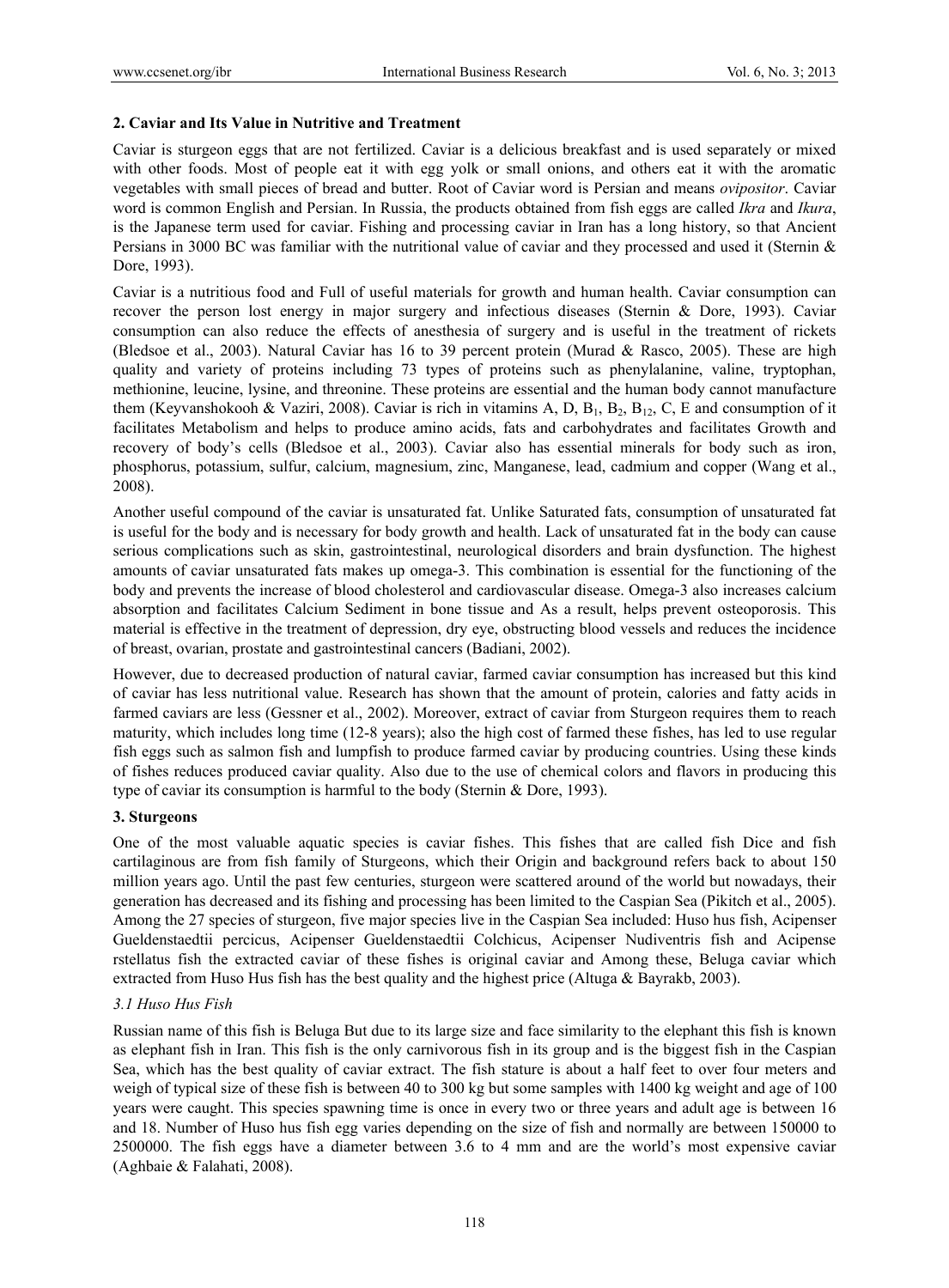# *3.2 Acipenser Gueldenstaedtii Percicus*

Another name for this species is ghar- boroon and this Turkish name means the black nose. This species is also known as the Iranian sturgeon. Acipenser percicus fish is bigger than Acipenser gueldenstaedtii fish. Its darker color and White spots on its back differentiate it from Acipenser gueldenstaedtii fish. Extracted caviar from Acipenser percicus fish has lower quality than Huso hus fish. Acipenser percicus fish weight is about 60-130 kg. Its normal length is 1 m but observed over 2 m. spawning time of this fish is in ages of 12 to 14. The number of fish eggs is between 70 to 800 thousand eggs and their size is between 1.5 to 3 mm. Eggs of this fish have golden brown color (Kohneshari & Nakami, 1996).

#### *3.3 Acipenser Gueldenstaedtii Colchicus*

Chalbash is another name of this fish. It is among the species that found throughout the Caspian Sea. Extracted Caviar from this fish is also called a Golden and is ranked third in terms of value. Its adult age is between 12 to 16 years. The numbers of its eggs are between 70 to 800 thousand eggs, which sizes are between 1/5 to 3 mm. These fishes length are 1 to 2 meters and their weigh are 60 to 100 kg (Eshternin & Doreh, 1993).

# *3.4 Acipenser Nudiventris Fish*

This fish also called Ship fish. Usually these fishes are migratory fish that they come to Iran beaches due to spawn. They spawn in the catchment area of rivers of the Caspian Sea. Ship fish lifetime is equivalent to 30 years. Its adult age is between 10 to 14 years. Number of Acipenser Nudiventris fish eggs is between 200,000 to 1.3 million and its diameter is between 1.5 to 1.75 mm. Extracted caviar of this fish doesn't have high quality and is ranked fourth in terms of value (Eshternin & Doreh, 1993).

# *3.5 Acipense Stellatus Fish*

This fish also called Sevruga. Extracted Caviar of this fish is the smallest and darkest one. Some experts believe that it is the most delicious caviar. Length of this fish is between 1 to 1.5 meters and its weight is lighter than other fishes. This Fish becomes maturity in age of 8 to 12 and its number of eggs is between 20 to 362 thousand units. This fish's eggs are tiny, and between 1.2 to 2.5 mm in diameter and have a dark gray color (Vosoghi & Behzadi, 1995).

Naturally, sturgeon fishes spawn once a year after reaching maturity. By increasing lifetime, the gap between periods of their spawning is increasing too. They lose their spawning and Fertility potential at old ages. In fact, one of the reasons of caviar scarcity and Exclusive is late puberty and long period between spawning and maturity (Bledsoe et al., 2003).

#### **4. Processing of Caviar**

Processing of caviar is the scientific technique that needs high creativity and skill. There are a variety of materials and different caviar processing ways to produce high quality and Market friendly products. Different methods of processing refer to different caviar processing techniques such as salting, temperature, humidity of Caviar and concentration of salt solution (Gessner et al., 2002).

Processing of Caviar begins with fishing and extracting eggs from fish abdomen. To consider on maturation of fish and ovarian maturation is important in fishing. Fishing immature fish and using immature eggs in caviar production leads to reduce quality and quantity of caviar production. In the past, extracting eggs from fishes were led fish to die. But today by using Caesarean method we can avoid it. In this method, eggs are extracted from fishes by doing surgery and fishes are thrown back to the sea when the recovery is complete. After extraction, the eggs are screened to remove scar tissue. Using good tools and experts in ovary screening will reduce eggs injuries and damages. Salting is next step in this process, which is too important. Salting effects on amount of slimy of internal egg liquid. This slimy is one of the most important superior indicators of Caviar quality. Salting method, salt Purity, and amount of used salt are factors, which determine slimy of caviar. Using Gross salt at this stage can cause the growth of fungi and other microorganisms that are resistant to salt in the caviar. The amount of salt used in caviar determine by maturation of eggs and period of salting. After salting, the excess moisture of eggs is gotten and the final product will be ready for packaging. Caviar's Moisture level is the determining factor in quality of the caviar. Getting excessive moisture causes drying of the caviar and sticking eggs to each other. High Moisture also causes accumulation of Latex at the bottom of the container and reducing Persistence of caviar (Johannesson, 2006).

Packaging is one of the important factors of producing food. Appropriate packaging will facilitate marketing and increase sales of caviar. Consideration to the target market in caviar packaging and the package shape and size will help to increase sales of caviar (Aghdaie, 2009). Now Iranian caviar is packaging in containers of 100, 200,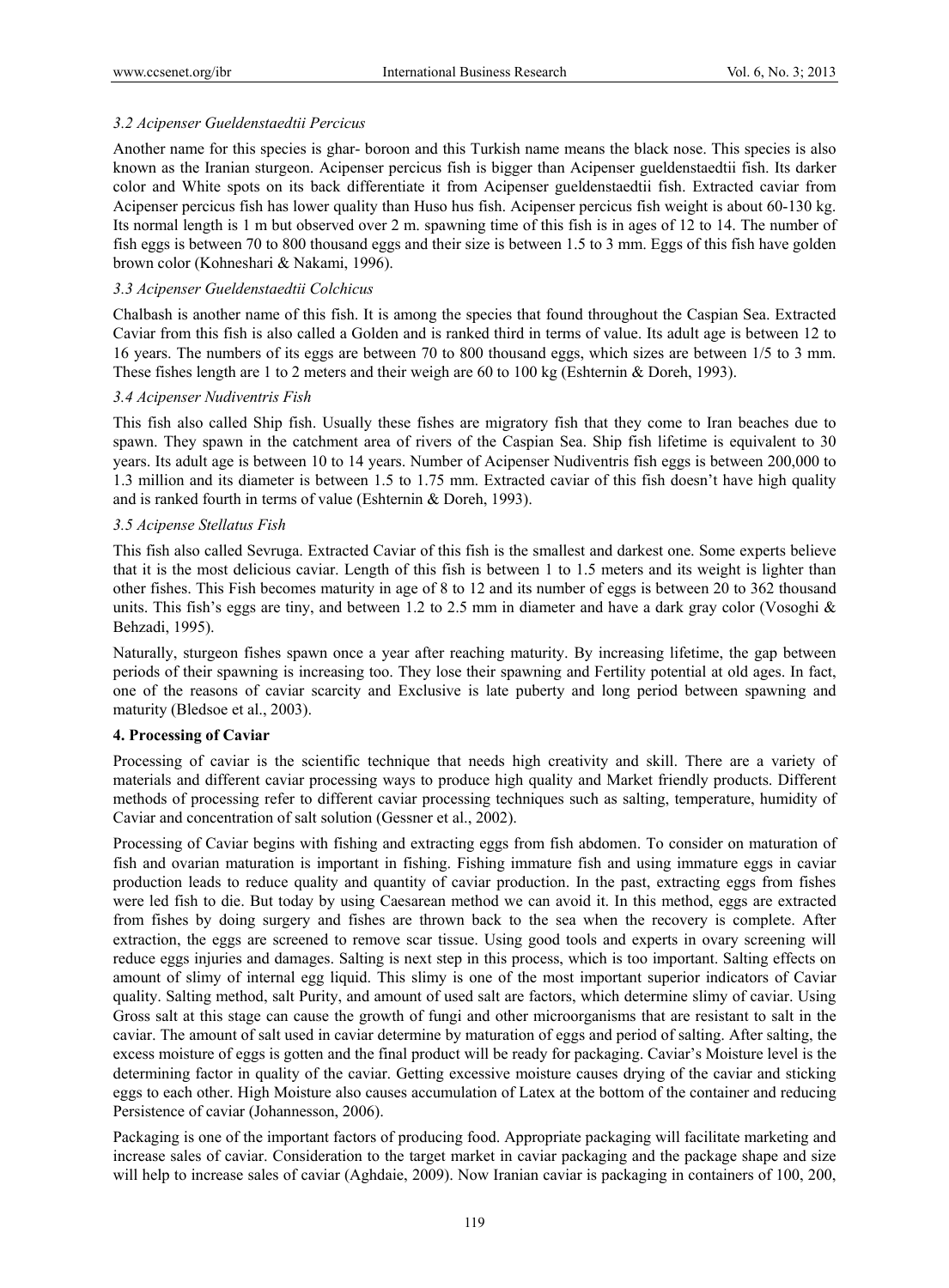300, 600, 1800 gram. High price of caviar and high capacity of these packages causes price increasing and decreasing of sales. So considering low capacity packages and low sales price can increase caviar consuming between low-income people and increasing sales.

# **5. Exports**

Export is the simplest and most common method for creating and developing foreign markets which Based on production volume and export policies, are done by one of two direct and indirect methods. In indirect methods, export is done without participation of producers and developing export companies of origin countries. The direct method is to sell the product directly to the importer or buyers in the foreign market and transactions are done by distributors and dependent agencies of the company (Kantapipat, 2009). Although indirect method is less costly and less risky but failure to control the market by producer causes fundamental problems such as sold through inappropriate sales channels and inadequate advertisements. Compared with the indirect method, direct export is more costly and risky but Due to the elimination of intermediates is more Profitable (Aghdaie, 2009).

Export trend in last century shows change position of Iran between caviar exporters. In the first half of the twentieth century due to lack of refrigerated transport industry, Iran could not export caviar and Iranian caviar was widely purchased and exported by the Soviet Union. The state of being fished and processed in the midtwentieth century, and development of transportation industry and cooling industry, in these years Iran could obtain ability to export high quality caviar and entered to the world market As the second largest exporter of caviar after Russia (Eshternin & Doreh, 1993). After the Soviet collapse in 1990, Russia, Kazakhstan, Turkmenistan and Azerbaijan entered to the caviar export market and became known as the largest exporter of caviar after Iran. Nowadays Iran, Russia and Kazakhstan dominate on world caviar market, and Iran is known as the biggest exporter of natural caviar (Pikitch et al., 2005).

According to statistics data, the amount of caviar trade between 1998 and 2004 was about 1,324 tons, in which Iran with 465 tons, Russia with 138 tons, Kazakhstan with 95 tons and Azerbaijan to export 35 tons was known as the largest exporters of natural caviar. Versus Europe Union, the United States and Switzerland's was the largest caviar importers in the past year and 81% of the natural world's caviar is exported to these countries. Among the EU countries, Germany and France are allocated the highest volume of imported caviar and most of their imports were from Russia and Iran (www.traffic.org).



Figure 1. caviar's words export from 1998-2009

Source: www.cites.org.

By reducing Sturgeon, the rate of natural caviar trade is declined at international level. Amount of caviar production between 1998 and 2009 was 1730 tons that reached from 309.8 tons in 1998 to 80.5 tons in 2009 (Figure 1). Investigating export of caviar in recent years reflects unpleasant condition of this industry and reducing of caviar export. As shown in Figure 2, Iranian caviar exports decrease from 110 tons in 1998 to 1.8 tons in 2009. Germany, France, Italy, Japan, UAE, Luxembourg, Spain and Belgium are major importers. Among these countries Germany has been the largest importer of Iranian caviar in the past few years. The export method to these countries is through an auction (www.cites.org).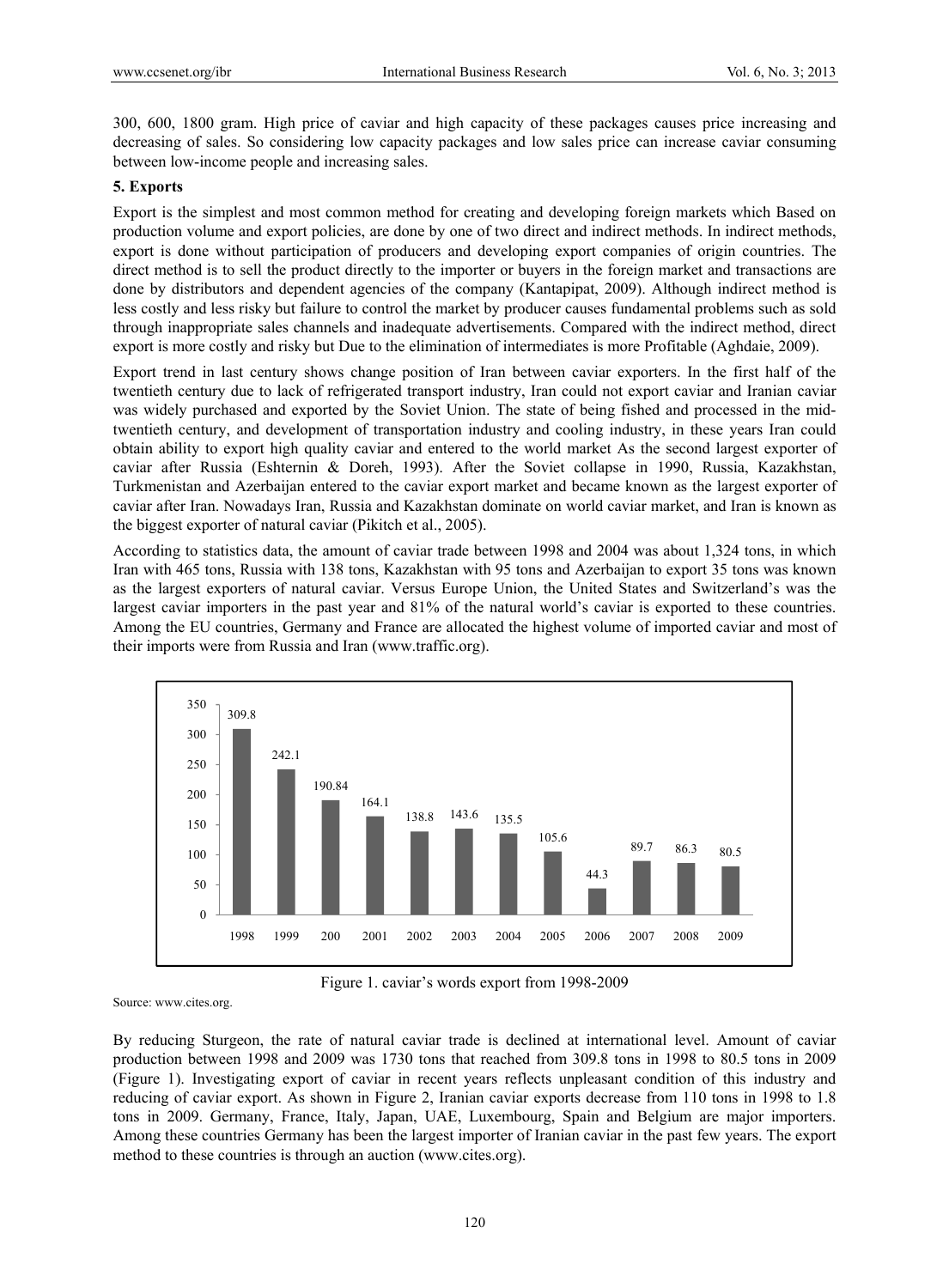

Figure 2. Iran's caviar export from 1998-2009

Source: www.cites.org.



Figure 3. Farmed caviar's words export from 1998-2008

Source: www.cites.org.

The main reason of reducing the natural caviar export is decline of the Caspian sturgeon population. Overfishing, destruction of rivers, entering the municipal wastewater and agricultural pesticides to the Caspian Sea and increasing industrial pollution are the factors that have caused this decline. Therefore, in order to preserve the sturgeon population, CITES secretariat determines new laws regarding the quotas export of caviar and sturgeon fishing every year, and communicated to the Persian Gulf states (Raymakers, 2002). Refers to the popularity and quality of Iranian caviar and positive actions taken by Iran In the field of conservation and restoration of sturgeon stocks, Iran is allocated the largest export quota in the past few years to itself, so that, In 2006, the Secretariat has set export quotas only for Iran (www.cites.org).

Reducing of natural caviar exports, increasing demands for caviar and increasing caviar price create Suitable condition for production and export of farmed caviar. The first step in the production and export of this caviar has been taken by Russia and Germany (Williota et al., 2001). Nowadays, Germany, Russia, America, Italy, France and China produce farmed caviar for trade (Bledsoe et al., 2003). Statistics data also showed an increased export of farmed caviar in international markets that the production of 0.72 tons in 2002 reached to 35.5 tons in 2008 (Fig. 3).

#### **6. Competitiveness**

Common mean of competitiveness is ability to produce products with high competitive power in international markets (Cho et al., 2008). Traditional trade theorists believe that competitiveness of countries is for gaining appropriate capital, labor and natural resource. According to theory of absolute advantage of Adam Smith, countries export products that it can produce with less cost. David Ricardo believed that countries allocate their resources to the industries which have higher productivity in compared with other industries (Porter, 1990). Michael Porter's in 1990 published his book with title of "The Competitive Advantage of Nations" and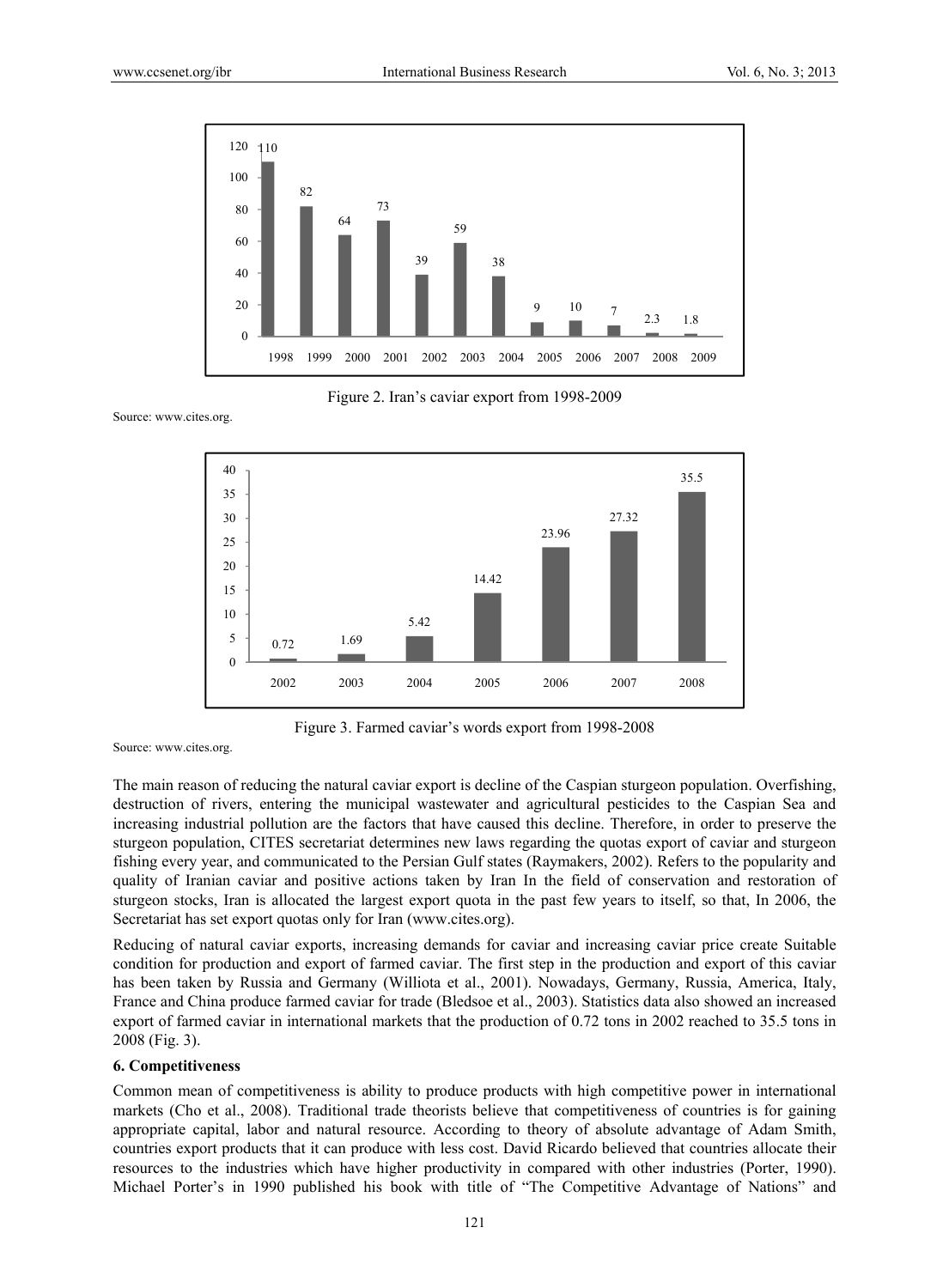presented his Diamond of competitive advantage model. In this model, unlike traditional approaches, a set of conditions and factors affecting the competitiveness is considered. This model has two variables, internal and external variables. Internal variables include corporate strategy and structure, related and supporting industries, production conditions and demand conditions while external variables are government and chance (Cho et al., 2008).

Despite the comprehensiveness of porter's diamond model, this model has been criticized and reviewed by researchers. One of these reviews is the Double Diamond model (Rugman,1991), Contrary to Porter's diamond model, which focuses only on the domestic environment; Double diamond model includes international issues and is applicable in the global market (Rugman & D'Cruz, 1993), Another review of porter's model is nine factor model presented by Cho and Moon in 2000. They considered four other human variables in addition to Porter include: workers, policy makers, entrepreneurs and professionals, Although Porter's diamond model consider human variables; nine factor models also separates the physical variables from human factors and provides a clearer view of competitiveness. Government in Porter's diamond model is considered as an external variable While in the nine factors model as an internal variable that can affect the international competitiveness of industries.

Iran's caviar industry is an industry with a long history of export –oriented. The industry with the potential capacity of 500 tons of caviar in year has, the largest, most modern and most extensive network of production and supply and includes proliferation center, fishing, processing, sale and researching centers. Caviar industry is directly managed by government and the mother specialized agricultural company has responsibility for fishing, processing, sale and export of caviar. Having 40 Fishing centers, 30 processing centers, and 6 proliferation and release centers, This Company manages fishing and processing operation in Gillan, Mazandaran, and Golestan provinces. Now the government is trying to increase the participation of the private sector in the caviar industry and to attract foreign investment. Having Appropriate Depth and water temperature in Iran's coast, Iran has prominent position in fishing and farming sturgeon in a thousand kilometers of coastline of Caspian Sea. Iran's caviar industry is also benefiting from the expertise, professional workers, laboratories, research centers, and good technology, which create a competitive advantage in producing caviar for Iran. Iran also is known for having the best caviar in the world and has high strength in competitiveness.

The economic value of caviar has caused natural caviar producing countries try to create new markets and increase sales and lead fierce competition among them. Now the Iran, Russia, Kazakhstan, Azerbaijan and Turkmenistan are the world's producers of natural caviar. The competition between Iran and Russia for access to Europe and America markets is strong. High Quality of Iran caviar has led America, Germany, and UK to import largest amount of natural caviar from Iran and that Iran's competitors are trying to increase their share of the market in these countries. Reduced supply of natural caviar and its high price have caused increase of farmed caviar in the markets. Now Germany, America, France and China are the main producers of farmed caviar. Although farmed caviar as competitor of natural caviar causes Fluctuations In caviar markets, but Iran caviar preserves its position in global markets.

Another important point in the competitiveness is governments' role. Because governments' intervene in the political, economic and social affairs known as a major force influences industry in competitiveness. Economic relation, political agreements and cooperation between Caspian Sea basin countries are important factors than can help to improve industry of caviar.

#### **7. Research Background**

Shyam and his colleagues (2004) examined effect of globalization on export performance of Indian fisheries. The survey results show that globalization reduces the volatility and competitiveness of producers and exports of fishery products. The results also showed that microbial and bacterial contamination, and quality problems will reduce its exports

Kagawa and Bailey research (2006) studied the relationship between the importer companies of shrimp in Japan and its exporters in Thailand and Vietnam. The research results showed that the financial, technical, information and equipment assistance between the countries have many advantages for them and bring stability to the market, reduce sudden changes in market and increase quality and exports of products.

Boughanmi and his colleagues (2007) due to identify key variables affecting export performance and aim to Oman's fisheries export have done research in this country. The survey results showed that Recognition of market and cultures, customs and tastes of consumers is beneficial for exporters to utilize good situations. This study also showed that the product quality, product variety, the top management experience and familiarity with export procedures could improve the performance of export companies.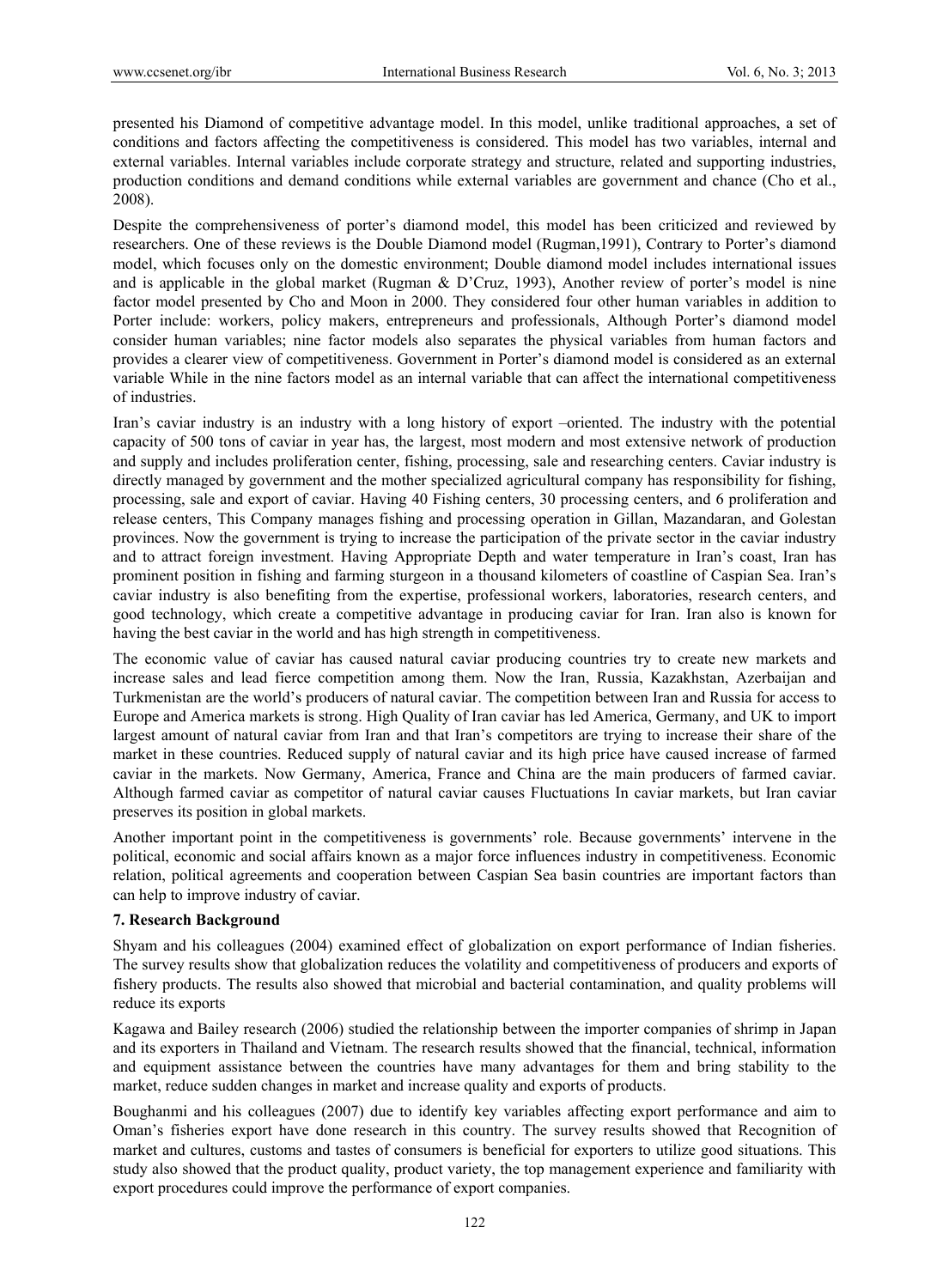In a study done by Husseini and his colleagues (2008), comparative advantage of Iranian caviar has been studied between 2000 and 2005 and export target markets of Iranian caviar have been prioritized by screening and numerical Taxonomy methods. The research results showed that in all these years Iran has comparative advantage in exports of caviar. Also the process of screening introduced Japan, South Korea, Oman, France, Norway and the numerical taxonomic process introduced Sweden, Germany, South Korea, England and Cyprus, as the best option to export caviar.

Yu and his colleagues (2008) examined shrimp exporters performance that exports to American market between 1991 and 2007. The survey results showed that during this period, competition among exporters has increased and small exporters increased their level of expertise and knowledge to enhance their competitiveness. These results also showed that exporters have changed their export Structure and focused on products that have a competitive advantage.

Allison and his colleagues (2009) examined the impact of climate change on national economy in fishing industry. The results showed that in countries where the fishing was main source of food, employment and exports, climate change might have a negative impact on their economies. Also, having more ability to adapt with climate change cause less negative influence their economies so they can have stronger economic.

Papavassiliou (2009) examined distribution system of fishery products in Greece in his research. The survey results showed that transportation and maintenance method was not suitable. High production costs, poor quality, inappropriate pricing and improper payments terms have reduced products sale. This survey also showed that marketing elements of distribution is effective in competitiveness and managements' Attitudes and companies' properties affect these marketing elements of companies.

Shinoj and his colleagues (2009) have examined fishery products exports in India. Their research results showed that health and quality regulations and technical barriers of trade have reduced the country's exports. The lack of adequate infrastructure and lack of processing, packaging and products grading equipments reduce production ability and cause difficulty for fishery products exports.

Marta and Ferre (2009) reviewed the effect of export-oriented aquaculture on development of developing countries in their research. The survey results showed that the aquaculture industry is a beneficial business and is useful for economy of countries. Aquaculture industry on one hand, increase exports and economic growth of countries and on the other hand, improve quality of people life by increasing the food safety of people.

#### **8. Methodology**

Because we try to resolve one practical problem in the real field, this research is an Applied Research. Also because research examines the characteristics of a population base on sampling of individuals and tries to Analysis and processing the data for the judge about population this research is a descriptive-cognition research. The survey information is collected from books and journals and assumptions checked base on data collected from a questionnaire. Questionnaire designed by researchers that have 25 questions with five selective choices, between the most and the least. The statistical sample of research includes fifty experts and exporters of caviar in companies' producer and exporter in Gillan and mazandaran province. Random sampling method was used and 90 questionnaires were distributed. SPSS software and One-sample t-test has been used for analyze data.

# **9. Hypothesizes and Finding**

In this section we try to test hypothesizes by presumption statistics method (t test). Results are shown in Table 1.

# *9.1 First Hypothesis*

#### *H1: Familiarity of the Exporters with exports principles is effective on development of Iran's caviar exports.*

As shown in Table 1, significant level (0.0007) is less than 0.01, so with the possibility of 99%, the hypothesis is accepted. Using inefficient method of exports and lack of knowledge regarding modern methods cause reduction in share of Iran's caviar export market, therefore increase awareness and knowledge of Exporters about Advanced methods of receiving and payment of money, Customs regulations, shipping procedures, economic variables affecting on export and new rules and procedures in export and marketing Can help to increase exports of caviar. Training classes, Print books and Magazines in the field of export, employ of educated people in Export Corporation, hold seminars and conferences in the field of export, introduction successful corporation, and Cooperation of export corporations with universities and scientific organization helps to Familiarity of the Exporters with new knowledge and exports principles.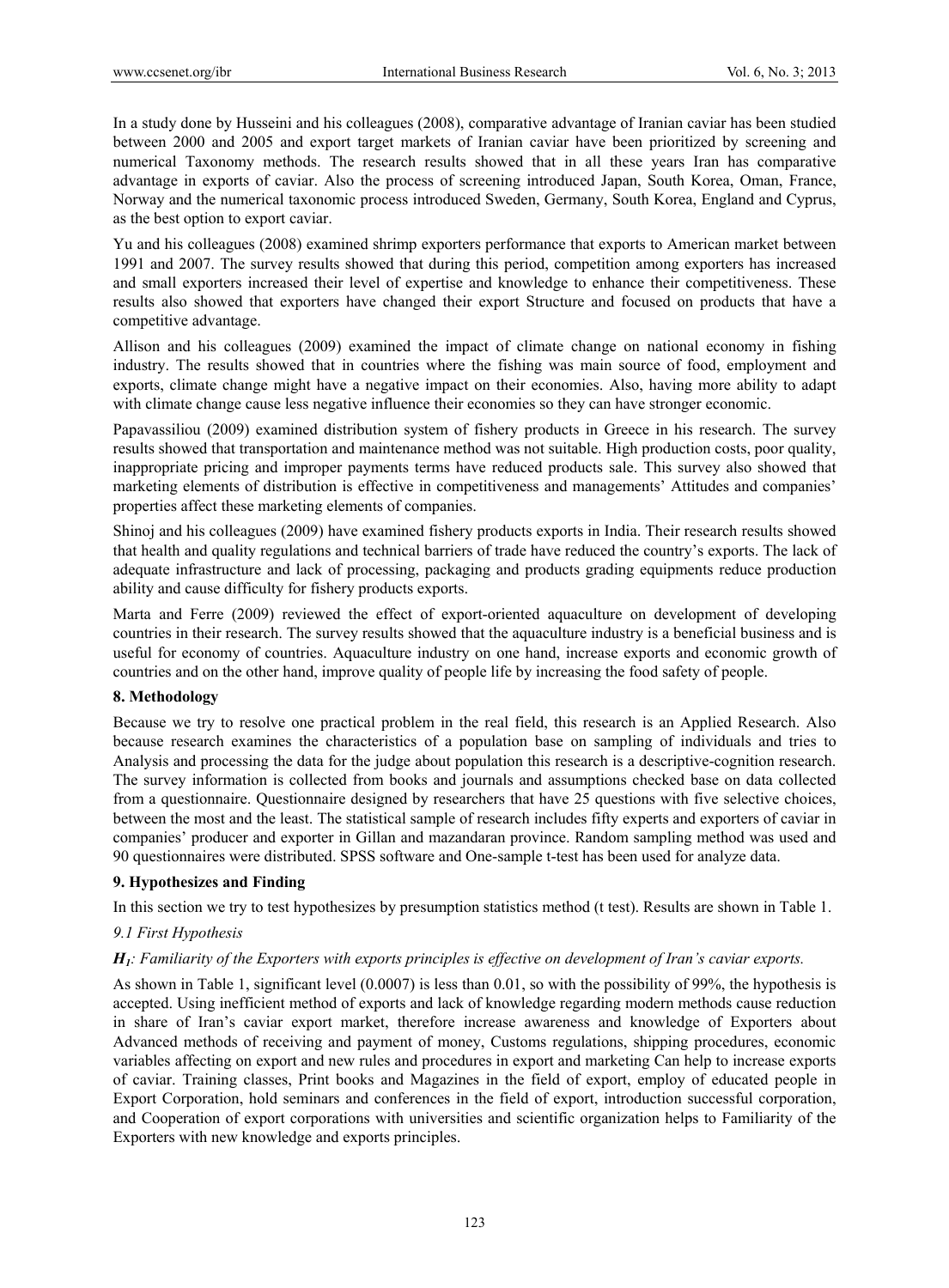#### Table 1. Results of T test

| variable                                  |       | Min  | Df | Sig    |
|-------------------------------------------|-------|------|----|--------|
| Familiarity with exports principles       | 1.892 | 3.25 | 50 | 0.0007 |
| Introducing nutritive and treatment value | 0.826 | 3.97 | 50 | 0.0004 |
| Foreign investment                        | 0.669 | 3.95 | 50 | 0.0051 |
| Diversification in the packaging capacity | 0.746 | 3.95 | 50 | 0.0002 |
| Proper processing and high quality        | 0.005 | 3.35 | 50 | 0.0058 |
| good political relations                  | 2.525 | 3.61 | 50 | 0.0032 |
| Producing farmed caviar                   | 2.581 | 3.12 | 50 | 0.07   |

# *9.2 Second Hypothesis*

*H2: Introducing nutritive and treatment value of caviar to the goal markets is effective on development of Iran's caviar exports.* 

As shown in Table, Base on analysis of data, with the possibility of 99%, this hypothesis is accepted (sign=  $0.0004 \leq .01$ ).

One of the most important factors that majority of the people are considering in food products is their nutritional and beneficial values for their health. Considering to the high nutritional and treatment value of caviar, Increase public awareness about the nutritional value and health benefits of that can be used to create tend to consume in people and increase sale, Also market's awareness from superior nutritional and health value of natural caviar compare to farmed caviar can help to strengthen the position of Iran in global markets. Producers and Exporters can Show benefits of caviar by publicity, Magazines and packs tag and increase public awareness.

# *9.3 Third Hypothesis*

#### *H3: Foreign investment absorption is effective on development of Iran's caviar exports.*

As shown in Table 1, significant level (0.0051) is less than 0.01, so with the possibility of 99%, this hypothesis is accepted.

Due to the special position of Iran's caviar production, foreign investors are interested to invest in this industry. Foreign investment is one of the best solutions for financing the projects related to the caviar industry and can helps regarding entering the new technology and science for increasing the fishes and production, Familiarity with foreign markets and expands exports. Therefore, protecting investors, Creating security and investment opportunities and conditions for foreign companies, can motivate them to increase investment in Iran.

# *9.4 Fourth Hypothesis*

# *H4: Diversification in the packaging capacity of caviar based on consumer's purchasing power is effective on development of Iran's caviar exports.*

Because significant level (0.0002) is less than 0.01, with the possibility of 99%, this hypothesis will accept (Table, 1). One of the characteristic of Iranian caviar is the price of that, which is high. World economic crisis in recent years has reduced people's income and reduced buying caviar, therefore packed caviar in containers with high capacity caused the price of caviar high and only restaurants, hotels, wealthy people can afford to buy, so we lost many people of market who can be our customers and also like to eat this tonic food. As regards to this, that is impossible to consumed too much caviar in a meal because of high calorie and nutritional value and also cannot keep it for long time, so it seems the best way for increasing the sale and covering majority of market's people is to sale that also in multi-Grammy Pack. Packaging and export of caviar in small Pack restrain jobbery of some competitors. Export of caviar in big pack some competitors are encouraged to re-packaging of Iran's caviar and export that with own name.

# *9.5 Fifth Hypothesis*

#### *H5: Proper processing and high quality of caviar is effective on development of Iran's caviar exports*.

About the fifth hypotheses, as shown in Table 1, significant level (0.0058) is less than 0.01, so with the possibility of 99%, the hypothesis is accepted. Quality is one of the most important factors in the purchase and exports of food products. Caviar production of high quality, so that the flavor, color, smell and shelf life be appropriate can make satisfy the consumers**,** Gain export health certificates, and increase exports. Using high quality raw materials, employing skilled personnel and appropriate processing methods can help improve the quality of the caviar production.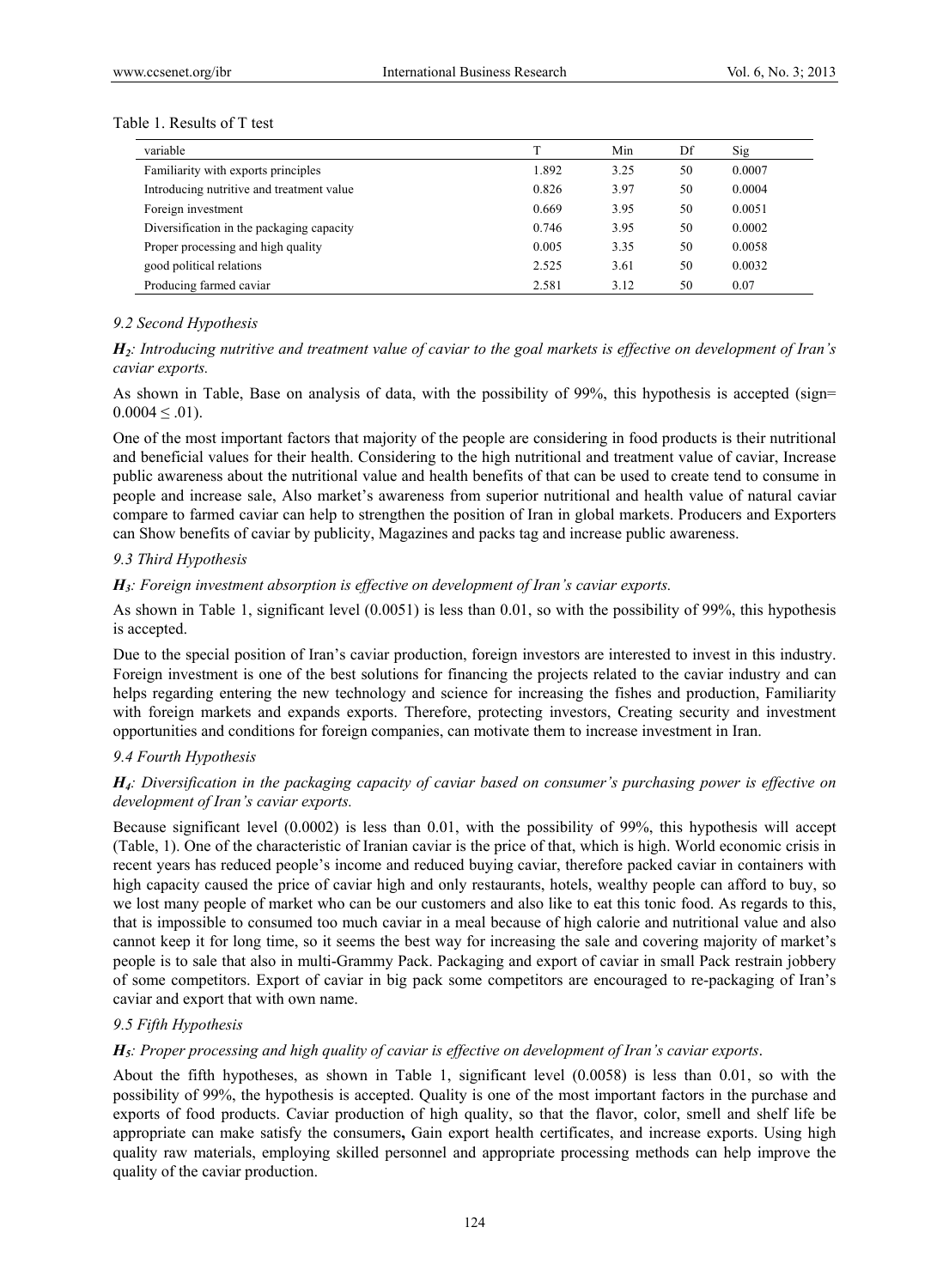# *9.6 Sixth Hypothesis*

#### *H6: Having good political relations with other countries is effective on development of Iran's caviar exports.*

Because significant level (0.0032) is less than 0.01, with the possibility of 99%, this hypothesis will accept (Table, 1). Having good political relations with other countries at the international level is one of the most important factor for progress and economic growth in today's world, regarding this mater although Iran always trying to have good relation with other countries, around of the world but unfortunately still is under UN economic sanctions and many companies cannot establish trade relations with Iran, so we hope Iran's political authorities can solve this problem and make appropriate condition for the export of this especial product. Formal and informal Political agreements diplomats of Iran and collaboration with other country and international organization create Provides fertile ground for business, research and financial collaboration Iranian corporation with other country. Also being good political relations with other countries increase security investment in the Iran and cause to absorb of foreign investment.

# *9.7 Seventh Hypothesis*

# *H7: Producing farmed caviar by other country has positive effect on development of Iran's caviar exports.*

Because significant level (0.07) is not less than 0.05, with the possibility of 95%, this hypothesis will rejected (Table, 1). In the past decade, several countries have turned to producing and exporting farmed caviars, among them some countries have been able to produce cheap caviar from ordinary fishes that are not inherently Sturgeon and Increase their share in the global market. At present, cheap prices of farmed caviar, Inability of consumers to recognize the natural caviar and unfamiliarity of them with the benefits of natural caviar are challenges facing natural caviar.

# **10. Conclusion**

Caviar is one of the major export products of Iran and has Thriving market in developed country, Preliminary analysis showed that the export of Iranian caviar in the past decade have greatly reduced, in This study was an attempt to discovered factors that can increase exports of caviar and remained hidden from the view of those involved in this industry and then examined them, The results confirmed all of the hypothesis and showed, Diversification in the packaging capacity, good political relations, processing and quality of caviar, familiarity of the Exporters with exports principles, introducing nutritive and treatment value of caviar, and foreign investment absorption will increase the export but producing farmed caviar decrease export's volume. Base these result we can say that effort and close relation the government, producers and exporters together help to development of caviar exports. Government should facilitate export Laws, deducts as much as possible taxes, and give Donations to producers and exporters. Producer should use modern technology and methods in Fishing, farming and processing in order to increase the quality and health of products, reduce the final cost and produce according to customer's income, need and interest. In addition, exporters should try to find new knowledge and useful method in marketing and export. In this regard, other factors such as, Poor action of region's countries to combat smuggling and illegal fishing, construction of bridges and dams on the rivers near the spawning areas of Sturgeon and the Caspian Sea pollution are also reducing the sturgeon stocks. Cooperation of countries to remove above problems and protect the ecosystem of the Caspian Sea assists to increase Sturgeon population and fishing. Finally, producing farmed caviar from Sturgeon is a good solution for increase product of Iran's caviar and Reduce the threat Farmed caviar exports by other countries. enough resources and good condition for produce high quality farmed caviar, Name and reputation of Iran in produce caviar, new knowledge and technology in produce of hybrid sturgeon with Low maturity are strength point that Iran has them and their use can help Iran to produce high quality caviar with cast and time less than other country and Increase Iran's share in the global market.

#### **References**

Aghbaie, F., & Falahati, A. A. (2008). Caviar fish and caviar. *Journal of Agriculture science, 208*, 30-31.

- Aghdaie, S. F. (2009). Investigating effective factors on Iran's pistachio exportation. *International journal of marketing studies, 1*(2), 35-40.
- Allison, E. H., Perry, A. L., Badjeck, M. C., Adger, W. N., Brown, K., Conway, D., . . . Dulvy, N. K. (2009). Vulnerability of national economies to the impacts of climate change on fisheries. *Fish and fishery, 10*, 73-196. http://dx.doi.org/10.1111/j.1467-2979.2008.00310.x
- Badiani, A., Anfossi, P., Fiorentini, L., Gatta, P. P., Manfredini, M., Nanni, N., . . . Tolomelli, B. (1996). Nutritional Composition of Cultured Sturgeon (Acipenserspp). *Journal of Food Composition and Analysis,*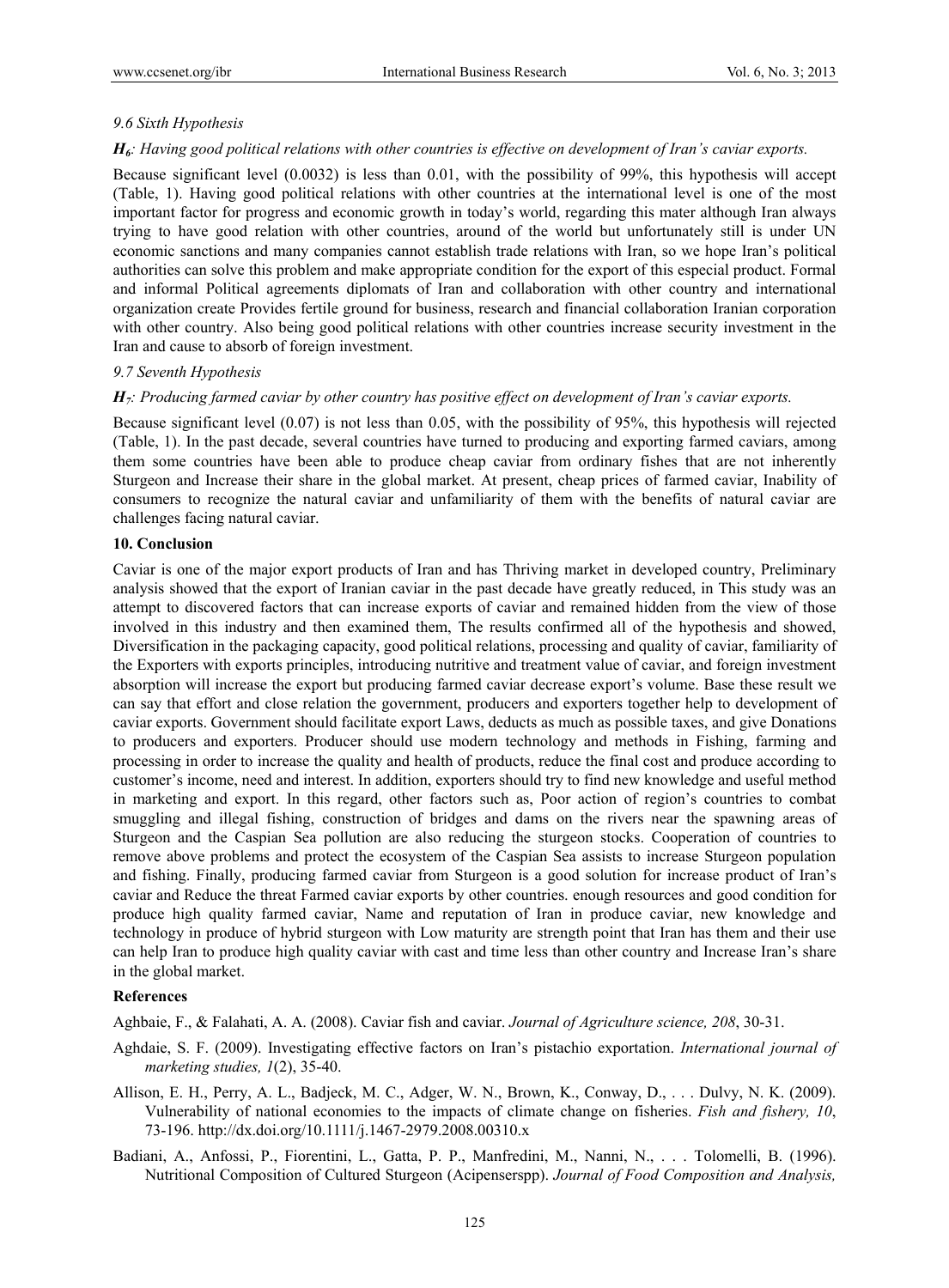*9*(2), 171-190. http://dx.doi.org/10.1006/jfca.1996.0024

- Birstein, V. J. (2002). Sturgeon Species and Hybrids: Can Hybrids Produce Caviar. *Environmental policy and law, 32*(5), 210-214.
- Bledsoe, G. E., Bledsoe, C. D., & Rasco, B. (2003). Caviars and Fish Roe Products. *Critical Reviews in Food Science and Nutrition, 43*, 317-356. http://dx.doi.org/10.1080/10408690390826545
- Boughanmi, H., Al-Mandheri, A., Al-Oufi, H., & Omezzine, A. (2007). Determinants of Fish Export Performance in Oman. *Journal of International Food & Agribusiness Marketing, 19*(2), 9-25. http://dx.doi.org/10.1300/J047v19n02\_02
- Caprinoa, F., Moretti, V. M., Bellagambaa, F., Turchinib, G. M., Busetto, M. L., Giani, I., . . . Pazzaglia, M. (2008). Fatty acid composition and volatile compounds of caviar from farmed white sturgeon (Acipenser transmontanus). *Analytic chimica acta, 617*(1-2), 139-147.
- Carlos, M. P., Emilio, R., & Fernando, L. (2010). The Key Role of Managers' Values in Exporting: Influence on Customer Responsiveness and Export Performance. *Journal of International Marketing, 18*, 1-19. http://dx.doi.org/10.1509/jimk.18.2.1
- Chehabi, H. E. (2007). How Caviar Turned Out to Be Halal. *Journal of food and culture, 7*, 17-23.
- Cho, D. S., & Moon, H. C. (2000). *From Adam Smith to Michael Porter*. Singapore: World Scientific.
- Cho, D. S., Moon, H. C., & Kim, M. Y. (2008). Characterizing international competitiveness in international business research: A MASI approach to national competitiveness. *Research in International Business and Finance, 22*, 175-192. http://dx.doi.org/10.1016/j.ribaf.2007.04.002
- Cho, D., Moonb, H., & Kimc, M. (2008). Characterizing international competitiveness in international business research: A MASI approach to national competitiveness. *Research in International Business and Finance, 22*, 175-192. http://dx.doi.org/10.1016/j.ribaf.2007.04.002
- Dashti, Gh., Khodavardizade, M., & Mohammad, R. (2010). Analysis of comparative advantage and Structure of pistachio's export global market. *Journal of Agricultural Economics and Development, 24*, 99-106.
- Ekaterina, S. (2005). The great Caspian caviar game. *Security index, 13*, 55-78.
- Feurer, R., & Chaharbaghi, K. (1998). Defining Competitiveness: A Holistic Approach. *Management Decision, 32*, 49-58. http://dx.doi.org/10.1108/00251749410054819
- Francis, B., Iyare, S. O., & Lorde, T. (2007). Agricultural export diversification and economic growth in Caribbean countries: Co integration and Error-Correction Models. *The international trade journal, 32*, 229-256. http://dx.doi.org/10.1080/08853900701416325
- Gessner, J., Wirth, M., Kirschbaum, F., & Patriche, N. (2002). Processing techniques for caviar and their effect on product composition. *International Review of Hydrobiology, 87,* 645-650. http://dx.doi.org/10.1002/1522-2632(200211)87:5/6<645::AID-IROH645>3.0.CO;2-K
- Gessner, J., Wirth, M., Kirschbaum, F., Kru ger, A., & Patriche, N. (2002). Caviar composition in wild and cultured sturgeons – impact of food sources on fatty acid composition and contaminant load. *Journal of Applied Ichthyology, 18*, 665-672. http://dx.doi.org/10.1046/j.1439-0426.2002.00366.x
- Johannesson, J. (2006). Lumpfish caviar from vessel to consumer. *FAO Fisheries Technical Paper*, 485. Rome, FAO.
- Joon, H. S., Alexandra, C. M., & Barbara, A. R. (2010). Quality Attributes andMicrobial Storage Stability of Caviar from Cultivated White Sturgeon (Acipenser transmontanus). *Journal of food science, 75*(1), 43-48. http://dx.doi.org/10.1111/j.1750-3841.2009.01409.x
- Julian, C., & Yunus Ali, M. (2009). Incentives to export for Australian export market ventures. *Journal of Small Business and Enterprise Development, 16*, 418-431. http://dx.doi.org/10.1108/14626000910977143
- Kagawa, M., & Bailey, C. (2006). Trade Linkages in Shrimp Exports: Japan, Thailand and Vietnam. *Development Policy Review, 24*, 303-319. http://dx.doi.org/10.1111/j.1467-7679.2006.00326.x
- Kantapipat, W. (2009). The Determinants of Successful Export Marketing Strategy in Thai Processed Agricultural Products. *RU. International journal, 3*, 91-102.
- Kaushik, S. J., Luquet, P., Blanc, D., & Paba, A. (2003). Studies on the nutrition of Siberian sturgeon, Acipenser baeri: I. Utilization of digestible carbohydrates by sturgeon. *Aquaculture, 76*, 97-107.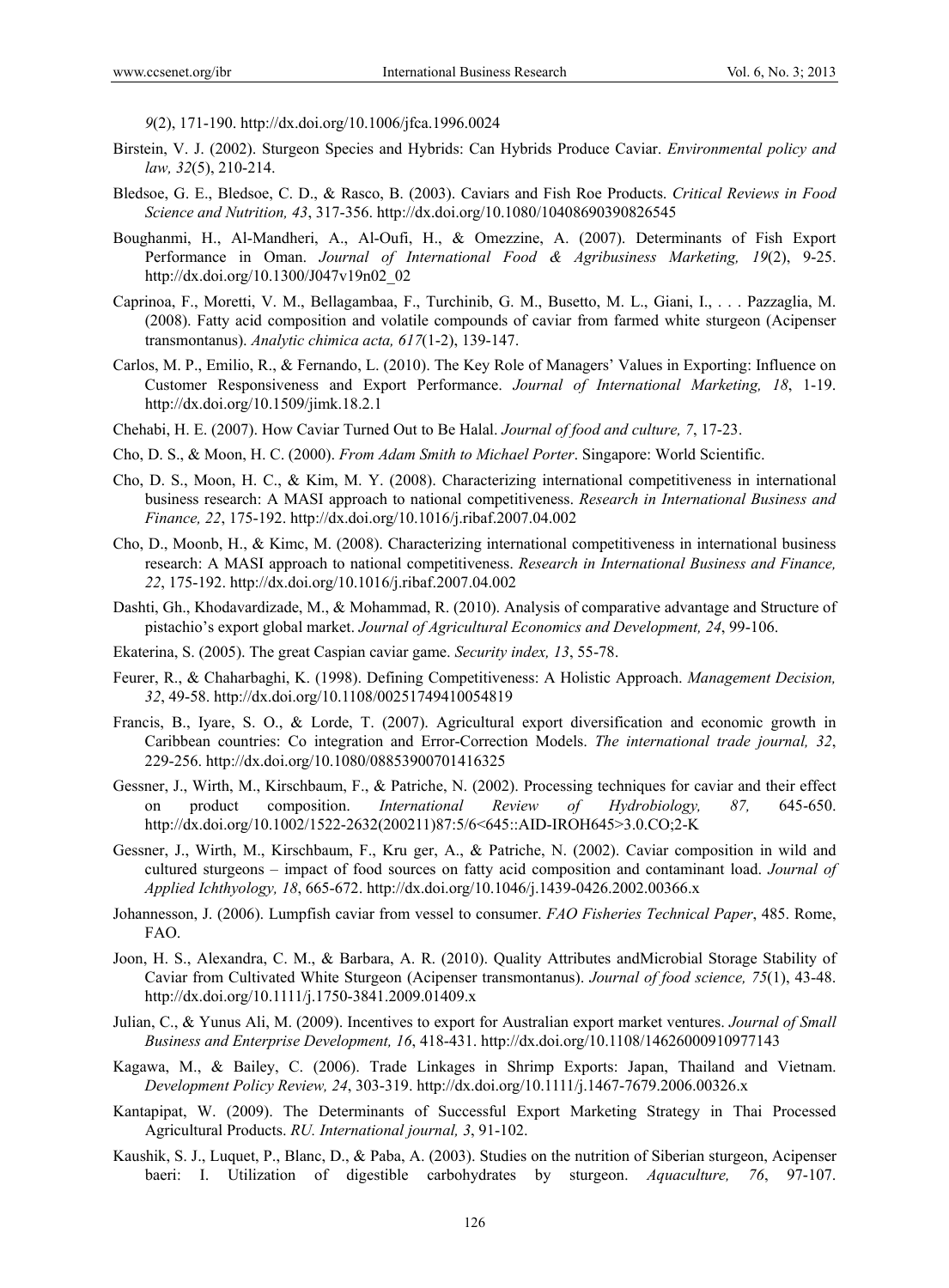http://dx.doi.org/10.1016/0044-8486(89)90254-8

- Keyvanshokooh, S., & Vaziri, B. (2008). Proteome analysis of Persian sturgeon (Acipenser persicus) ova. *Animal Reproduction Science, 109*, 287-297. http://dx.doi.org/10.1016/j.anireprosci.2007.10.008
- Kohneshari, M., & Nakami, Gh. (1996). *Artificial reproduction and Breeding of sturgeons*. Tehran: Institute of Publications and Printing of Tehran University.
- Lau, C. K., To, K. M., Zhang, Z., & Chen, J. (2009). Determinants of Competitiveness: Observations in China's Textile and Apparel Industries. *China & World Economy, 17*, 45-64. http://dx.doi.org/10.1111/j.1749-124X.2009.01141.x
- Marta, G., & Ferre, R. (2009). Can Export-Oriented Aquaculture in Developing Countries be Sustainable and Promote Sustainable Development? The Shrimp Case. *J Agric Environ Ethics, 22*, 301-321. http://dx.doi.org/10.1007/s10806-009-9148-7
- Meltzera, L., & Chang, J. O. (2006). Export market influence on the development of the Pacific shrimp fishery of Sonora, Mexico. *Ocean & Coastal Management, 49*, 222-235. http://dx.doi.org/10.1016/j.ocecoaman.2006.02.009
- Mojaver, F. (2009). Sources of economic growth and stagnation in Iran. *The Journal of International Trade & Economic Development, 18*, 275-295. http://dx.doi.org/10.1080/09638190902916519
- Moradi, Y. (2003). HACCP in Iranian Caviar. *Emir. J. Agric. Sci, 15*, 72-79.
- Murad, A., & Rasco, B. A. (2005). Characterization of salmon and sturgeon caviar proteins. *Journal of Food Biochemistry, 30*, 422-428.
- Papavassiliou, N. (2009). Fishery Products Distribution and Logistics in Greece. *Journal of Food Products Marketing, 15*, 38-63. http://dx.doi.org/10.1080/10454440802470581
- Pikitch, E. K., Doukakis, P., Lauck, L., Chakrabarty, P., & Erickson, D. L. (2005). Status, trends and management of sturgeon and paddlefish fisheries. *Fish and Fisheries, 6*, 233-265. http://dx.doi.org/10.1111/j.1467-2979.2005.00190.x
- Porter, M. E. (1986). Competition in global industries: A conceptual framework. In M. E. Porter (Ed.), *Competition in global industries*. Boston, MA: Harvard Business School Press.
- Porter, M. E. (1990). *The competitive advantage of nations*. New York: Free Press.
- Porter, M. E., & Armstrong, J. (1992). Canada at the crossroads: Dialogue. *Business Quarterly,* Spring, 6-10.
- Porter, M. E., & the Monitor Company. (1991). Canada at the crossroads: The reality of a new competitive environment. Business Council on National Issues and Minister of Supply and Services of the Government of Canada, Ottawa.
- Raissa, P., Khodorevskaya, G. F., Dovgopol, O. L., & Anatolii, D. V. (1997). Present status of commercial stocks of sturgeons in the Caspian Sea basin. *Environmental Biology of Fishes, 48*, 209-219. http://dx.doi.org/10.1023/A:1007381418332
- Raymakers, C. (2002). International Trade in Sturgeon and Paddlefish Species the Effect of CITES listing. *International Review of Hydrobiology, 87*, 525-537. http://dx.doi.org/10.1002/1522-2632(200211)87:5/6<525::AID-IROH525>3.0.CO;2-W
- Raymakers, C. (2006). CITES, the Convention on International Trade in Endangered Species of Wild Fauna and Flora: its role in the conservation of Acipenseriformes. *Journal of Applied Ichthyology, 22*, 53-65. http://dx.doi.org/10.1111/j.1439-0426.2007.00929.x
- Rugman, A. M. (1991). Diamond in the rough. *Bus, Q, 55*(3), 61-64.
- Rugman, A. M., & D'Cruz, J. R. (1993). The double diamond model of international competitiveness: the Canadian experience. *Management International Review, 33*, 17-39.
- Sagheer, S., Yadav, S. S., & Deshmukh, S. G. (2007). Assessing International Success and National Competitive Environment of Shrimp Industries of India and Thailand with Porter's Diamond Model and Flexibility Theory. *Global Journal of Flexible Systems Management, 8*, 31-43.
- Salmani, A., Safari, R., Soltani, M., & Tavakoli, H. R. (2009). Growth and toxigenesis behavior of Clostridium botulinum type E in Persian sturgeon (Acipenser persicus) Caviar prepared with various preservatives. *International Journal of Veterinary Research, 3*, 17-23.